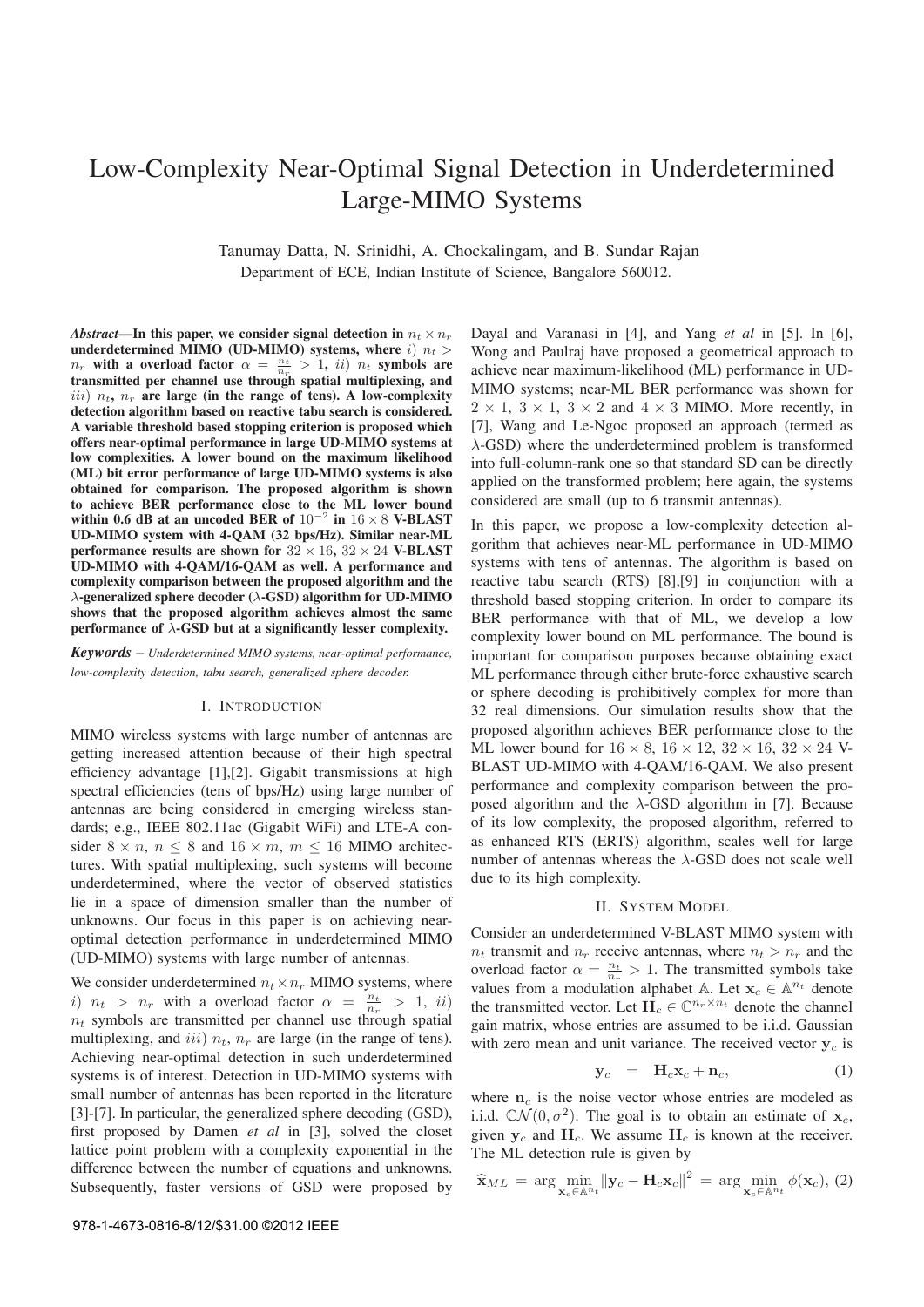where  $\phi(\mathbf{x}_c) \triangleq \mathbf{x}_c^H \mathbf{H}_c^H \mathbf{H}_c \mathbf{x}_c - 2 \Re \left( \mathbf{y}_c^H \mathbf{H}_c \mathbf{x}_c \right)$  is the ML cost. We will use a real-valued system model corresponding to (1), i.e., use the system model  $y = H x + n$ , where

$$
\mathbf{H} = \begin{bmatrix} \Re(\mathbf{H}_c) & -\Im(\mathbf{H}_c) \\ \Im(\mathbf{H}_c) & \Re(\mathbf{H}_c) \end{bmatrix}, \quad \mathbf{y} = \begin{bmatrix} \Re(\mathbf{y}_c) \\ \Im(\mathbf{y}_c) \end{bmatrix},
$$

$$
\mathbf{x} = \begin{bmatrix} \Re(\mathbf{x}_c) \\ \Im(\mathbf{x}_c) \end{bmatrix}, \quad \mathbf{n} = \begin{bmatrix} \Re(\mathbf{n}_c) \\ \Im(\mathbf{n}_c) \end{bmatrix}. \tag{3}
$$

# III. PROPOSED ALGORITHM FOR UD-MIMO DETECTION

Tabu search, attributed to F. W. Glover [8],[9], is a mathematical optimization method that can be used to solve combinatorial optimization problems. It is a heuristic method which is found to be very effective when the problem size becomes large to an extent that the computational burden of finding the exact solution becomes prohibitive given its combinatorial complexity. Tabu search methods have yielded impressive successes in a wide range of application domains including multiuser detection in CDMA [10] and MIMO detection [11],[12]. In [11],[12] reactive tabu search (RTS) is shown to achieve good performance in V-BLAST MIMO systems with tens of antennas, but only in fully determined and overdetermined scenarios (i.e., for  $n_t \leq n_r$ ). However, its performance in UD-MIMO systems is far from optimal. Here, we propose an enhanced RTS algorithm which employs a variable threshold based stopping criterion to improve performance in UD-MIMO scenarios.

The RTS algorithm in [11] starts with an initial solution vector, defines a neighborhood around it (i.e., defines a set of neighboring vectors based on a neighborhood criteria), and moves to the best vector among the neighboring vectors (even if the best neighboring vector is worse, in terms of ML cost  $\|\mathbf{y} - \mathbf{H}\mathbf{x}\|^2$ , than the current solution vector); this allows the algorithm to escape from local minima. This process is continued for a certain number of iterations, after which the algorithm is terminated and the best among the solution vectors in all the iterations is declared as the final solution vector. MMSE solution vector is used as the initial vector. Alternately, running the RTS algorithm multiple times, each time with a different random initial vector, and choosing the best among the resulting solution vectors can be done [12].

### A. Motivation for the Proposed Algorithm

The motivation for the proposed algorithm arises from the observed characteristics of the distribution of the ML cost of the output vector from the RTS algorithm in UD-MIMO when the output is incorrect/correct. We observed that the chances of the ML cost of the incorrect RTS output being low are more in underdetermined MIMO than in fully determined MIMO. This observation is illustrated in Figs. 1(a) and 1(b), where histograms of the ML cost of incorrect/correct output from RTS with random initial vector for  $8 \times 8$  fully determined MIMO and  $8 \times 4$  underdetermined MIMO are compared at an SNR of 10 dB.

In the algorithm in [12], a fixed threshold of  $\Theta = n_r \sigma^2 +$  $2\sqrt{n_r\sigma^4}$  was used to compare with the RTS output ML



Fig. 1. Histograms of the ML cost of the output vector from RTS with random initial vector when output is incorrect/correct for a)  $8 \times 8$  fully determined MIMO and b)  $8 \times 4$  underdetermined MIMO. SNR = 10 dB.

cost for limiting the number of restarts. This fixed threshold in the stopping criterion is a good choice for the case of fully determined MIMO since the chances of the ML cost of incorrect RTS output being lower than  $\Theta$  is very small, as can be seen in Fig. 1(a). However, since the incorrect outputs have lower ML costs than  $\Theta = n_r \sigma^2 + 2\sqrt{n_r \sigma^4}$  with high probability in UD-MIMO (as can be seen in Fig. 1(b)), the resulting performance can suffer if this Θ value is used in UD-MIMO (we will see this in the BER plots later).

One way to address the above problem is to fix  $\Theta$  at a much lower value. But this would result in a large number of restarts leading to a significantly increased complexity. Clearly, to improve performance, we need more number of restarts when the RTS output is not trustworthy, i.e., when its ML cost lies in the region where the chances of incorrect decision is not small. So, an intuitive way to improve performance without paying much in complexity would be to start the algorithm with a low value of threshold and increase it in subsequent restarts. The threshold has to be upper-bounded as high values of threshold can cause decision errors. The above ideas are incorporated in the proposed algorithm, referred to as enhanced RTS (ERTS) algorithm, which is presented in the following subsection.

#### B. Proposed ERTS Algorithm

The following three parameters are defined to limit the number of RTS searches in the ERTS algorithm: MAX, p,  $\Theta(n)$ . The ERTS algorithm works as follows.

# Initialize  $n = 0$ .

- Step 1: Increment  $n$  by 1. Choose a random initial vector. Run RTS algorithm in [11] using this initial vector. Obtain corresponding solution vector.
- Step 2: Check if n is less than MAX. If yes, go to Step 3; else go to Step 5.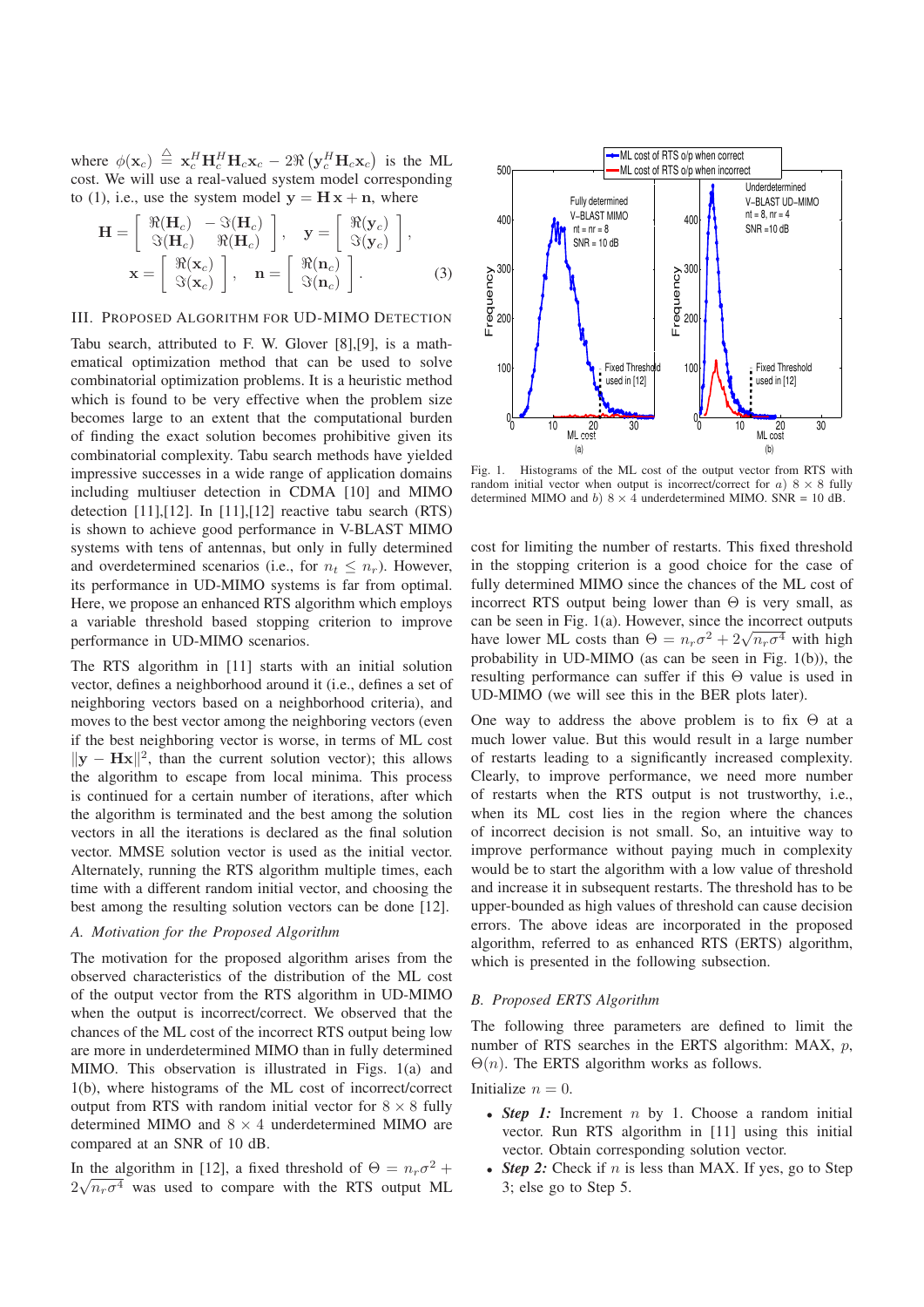- Step 3: If the minimum of the ML costs of the solution vectors obtained so far is less than  $\Theta(n)$ , then output the solution vector from Step 1 as the final solution vector and stop; else go to Step 4.
- Step 4: Let L denote the number of distinct solution vectors obtained from Step 1 so far. If  $L/n \leq p$ , go to Step 5; else go to Step 1.
- *Step 5*: Output the best (in terms of ML cost) among the solution vectors obtained so far and stop.

The threshold  $\Theta(n)$  is varied in each restart as per the following equations:

$$
\Theta(n) = n_r \sigma^2 + K(n) \sqrt{n_r \sigma^4}, \qquad (4)
$$

and

$$
K(n) = 0, \t n \le T
$$
  
= 0.5,  $T < n \le 2T$   
= 1,  $2T < n \le 3T$   
= 1.5,  $3T < n \le 4T$   
= 2,  $n > 4T$ , (5)

where  $T = [(5q(\alpha-1))]$ ,  $q = \log_2 M$  for M-QAM alphabet. The threshold comparison in Step 3 reduces the number of searches and hence the complexity. The reason for doing Step 4 is to reduce complexity in realizations where  $\|\mathbf{n}\|^2$ happens to be greater than  $\Theta(n)$ . We have used  $p = 0.05$ and MAX=500 in the simulations, which are found to result in good performance. In order to compare the performance achieved by the ERTS algorithm in large dimensions relative to ML performance, we propose to obtain a lower bound on ML performance as outlined in the following section.

#### IV. A LOWER BOUND ON ML PERFORMANCE

We obtain a lower bound on the ML bit error performance using the algorithms in [11] and [12] with suitable neighborhood definition and error counting, as follows.

- *Step a*): Run the RTS algorithm in [11] using the transmitted vector x as the initial vector, and obtain the output vector. Denote this output vector by  $x_A$ .
- Step b): Run the algorithm in  $[12]$  with multiple restarts using random initial vectors and obtain the output vector. Denote this vector by  $x_B$ .
- Step c): Define  $\mathcal{N}_x$  as the m-symbol neighborhood<sup>1</sup> of x. Choose the best vector in  $\mathcal{N}_x$  which has the least ML cost. Denote this vector by  $x_N$ .
- Step d): Choose the best vector among  $x_A$ ,  $x_B$ , and  $x_N$ in terms of ML cost. Denote this vector as  $\mathbf{x}_{out}$ .

# Error Counting for Bounding:

Let  $e_{out}$  denote the number of symbol errors in  $x_{out}$  compared to x. For each realization in the simulations,  $x, x_{out}$ , and hence  $e_{out}$  are known. Also, let  $x_{ML}$  denote the true ML vector, and  $e_{ML}$  denote the number of symbol errors in  $x_{ML}$  (which we do not know, and seek to get a lower bound

<sup>1</sup>A vector is said to be in the m-symbol neighborhood of  $x$ , if it differs from  $x$  in  $i, i \leq m$  coordinates.

on). Note that the vector  $x_{out}$  may or may not lie in the m-symbol neighborhood of x.

Since  $x_{out}$  has the least ML cost among all the tested vectors, if  $\mathbf{x}_{out} \notin \mathcal{N}_{\mathbf{x}}$ , then  $\mathbf{x}_{ML} \notin \mathcal{N}_{\mathbf{x}}$ . Also, by the definition of  $\mathcal{N}_{\mathbf{x}}$ , the number of errors in  $x_{out}$  and  $x_{ML}$  are lower bounded by  $m + 1$ , i.e.,  $e_{out}$ ,  $e_{ML} \ge m + 1$ . So, in the simulations, if  $e_{out} \geq m + 1$  in a given realization, then take  $e_{ML}$  as  $m + 1$  as a lower bound on the number symbol errors in the ML vector. On the other hand, if  $x_{out} \in \mathcal{N}_x$ , which implies that  $e_{out} = k$ ,  $1 \leq k \leq m$ , then two cases are possible: 1)  $x_{out}$  is the ML vector, and 2)  $x_{out}$  is not the ML vector. In case 1)  $e_{out} = e_{ML} = k$ , and in case 2)  $e_{out} = k$  and  $x_{ML}$ being outside  $\mathcal{N}_{\mathbf{x}}$ ,  $e_{ML} \geq m + 1$ . So, in the simulations, if  $e_{out} = k, k \leq m$ , then take  $e_{ML}$  as k as a lower bound. Lastly, if  $e_{out} = 0$ , then  $\mathbf{x}_{out} = \mathbf{x}$  which may or may not be the ML vector; in such a realization, take  $e_{ML} = 0$  as a lower bound. In summary, in the simulations,

- if  $e_{out} = k$ ,  $k \leq m$ , then take  $e_{ML}$  as k, and
- if  $e_{out} \ge m + 1$ , then take  $e_{ML}$  as  $m + 1$ ,

which results in a lower bound on ML symbol error performance. Since the number of symbol errors is a lower bound on the number of bit errors, it is a bit error bound as well.

#### A. Results on the ML Lower Bound

To illustrate the tightness of the proposed ML bound, we evaluated the proposed bound (outlined as above) as well as the ML performance (obtained through simulation of  $\lambda$ -GSD in [7]) for  $16 \times 8$  V-BLAST UD-MIMO with 4-QAM. The results are shown in Fig. 2. Plots for the proposed bound are shown for  $m = 1, 2, 3, 4$ . In addition to the proposed bounds, we plot the ML lower bound in [11] for comparison. We note that the bound in [11] is obtained using RTS algorithm in [11] alone, whereas the proposed bound improves upon it by using the restart algorithm in  $[12]$  (*Step b*) as well as the  $m$ -symbol neighborhood of the transmitted vector (Step c). It can be seen that the proposed bound gets increasingly tighter as m increases. At  $10^{-2}$  BER, the proposed bound for  $m = 4$  is close to within 0.5 dB from the ML performance, whereas the bound in [11] is about 1.7 dB away from ML performance. This illustrates the improved tightness of the proposed bound.

Henceforth, we will use the proposed ML lower bound with  $m = 4$  for comparison with the performance of different detection schemes for V-BLAST UD-MIMO with large number of antennas (e.g.,  $n_t = 16, 32$ ) reported next.

#### V. PERFORMANCE AND COMPLEXITY RESULTS

We evaluated the BER performance and complexity of the proposed ERTS algorithm through simulations. Perfect channel state information is assumed at the receiver. The following RTS parameters are used in the simulations:  $max\; rep =$ 75,  $max\_iter = 300, \ \beta = 0.1, \ P_0 = 2$  for 4-QAM, and  $max\_rep = 250$ ,  $max\_iter = 1000$ ,  $\beta = 0.01$ ,  $P_0 = 2$  for 16-QAM. We compare the performance and complexity of the ERTS algorithm with those of  $\lambda$ -GSD in [7].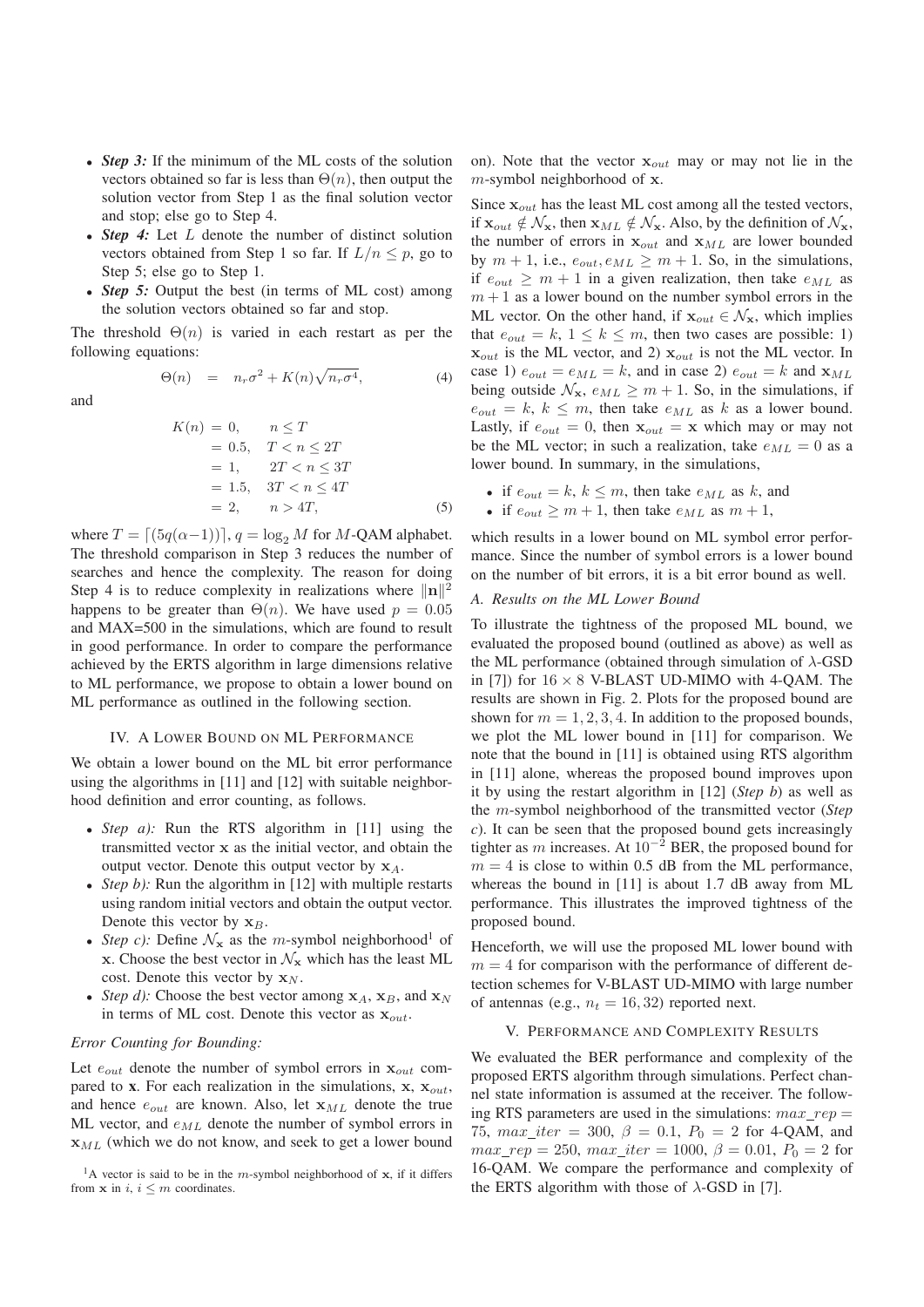

Fig. 2. Proposed ML lower bound for  $16 \times 8$  V-BLAST UD-MIMO with 4-QAM for  $m = 1, 2, 3, 4$ . ML performance obtained through  $\lambda$ -GSD in [7] and ML lower bound in [11] are also shown.

In Fig. 3, we present the BER of  $i$ ) proposed ERTS algorithm, ii) restart RTS algorithm in [12],  $iii)$   $\lambda$ -GSD in [7], and  $iv)$ proposed lower bound in a  $16 \times 8$  V-BLAST UD-MIMO system with 4-QAM. It is observed that ERTS algorithm performs better than the algorithm in [12] by about 1 dB at a BER of  $10^{-2}$ . Also, ERTS performs almost the same as  $\lambda$ -GSD (within 0.2 dB) at 10<sup>-2</sup> BER. It is interesting to note that the performance of both ERTS and  $\lambda$ -GSD are close to the ML lower bound to within about 0.6 dB, illustrating the near-optimality of the proposed ERTS algorithm. Importantly, the ERTS achieves this near-ML performance at a significantly lesser complexity than  $\lambda$ -GSD. This complexity advantage of ERTS over  $\lambda$ -GSD is illustrated in Figs. 4(a) and 4(b), where the BER and complexity (in number of real operations) of ERTS and  $\lambda$ -GSD are compared for V-BLAST UD-MIMO with  $n_t = 16$ , 4-QAM, SNR = 14 dB, and  $n_r$ varied from 8 to 14 (i.e.,  $\alpha$  varied from 2 to 1.14).



Fig. 3. Comparison of BER performance of the proposed ERTS algorithm with those of the algorithm in [12], the  $\lambda$ -GSD in [7], and the proposed ML lower bound. 16 × 8 V-BLAST UD-MIMO with 4-QAM.

In Fig. 4(a), we see that the performance of ERTS and  $\lambda$ -GSD are almost the same. However, in Fig. 4(b), we see that



Fig. 4. Comparison of ERTS algorithm performance and complexity with those of  $\lambda$ -GSD. V-BLAST UD-MIMO with  $n_t = 16$  and  $n_r$  varied from 8 to 14, 4-QAM, SNR = 14 dB.



Fig. 5. Complexity (in number of real operations) comparison between ERTS, algorithm in [12], and  $\lambda$ -GSD at  $10^{-2}$  BER in V-BLAST UD-MIMO,  $n_r = \frac{n_t}{2}$ , 4-QAM.

the complexity of  $\lambda$ -GSD is about an order higher than that of ERTS, particularly for large values of  $\alpha$ . For example, in  $16 \times 8$  system, the complexity of ERTS is  $3 \times 10^6$ , whereas the complexity of  $\lambda$ -GSD is more than  $6 \times 10^7$ .

The complexity attributes of ERTS and  $\lambda$ -GSD are further highlighted in Fig. 5, where the variation of complexity as a function of  $n_t$  for a fixed overload factor of  $\alpha = 2$  (i.e.,  $n_r = \frac{n_t}{2}$  and 4-QAM is plotted for different algorithms.  $O(n_t^2)$ ,  $O(n_t^3)$ ,  $O(2^{n_t})$  curves are also plotted for comparison. It is seen that the order of complexity is polynomial in  $n_t$  for ERTS and the algorithm in [12]. Whereas, the  $\lambda$ -GSD complexity is exponential in  $n_t$ . This makes  $\lambda$ -GSD prohibitive for large  $n_t$ . In Fig. 6, the performance of ERTS in  $32 \times 16$  V-BLAST UD-MIMO with 4-QAM is shown along with the performance of the algorithm in [12]. From Figs. 5 and 6, we see that while the complexities of ERTS and the algorithm in [12] are roughly the same for  $32 \times 16$  UD-MIMO, the performance of ERTS is better by about 1.5 dB at  $10^{-2}$  BER. In addition, the ERTS is found to perform close to the ML lower bound (within 1.5 dB at  $10^{-2}$  BER).